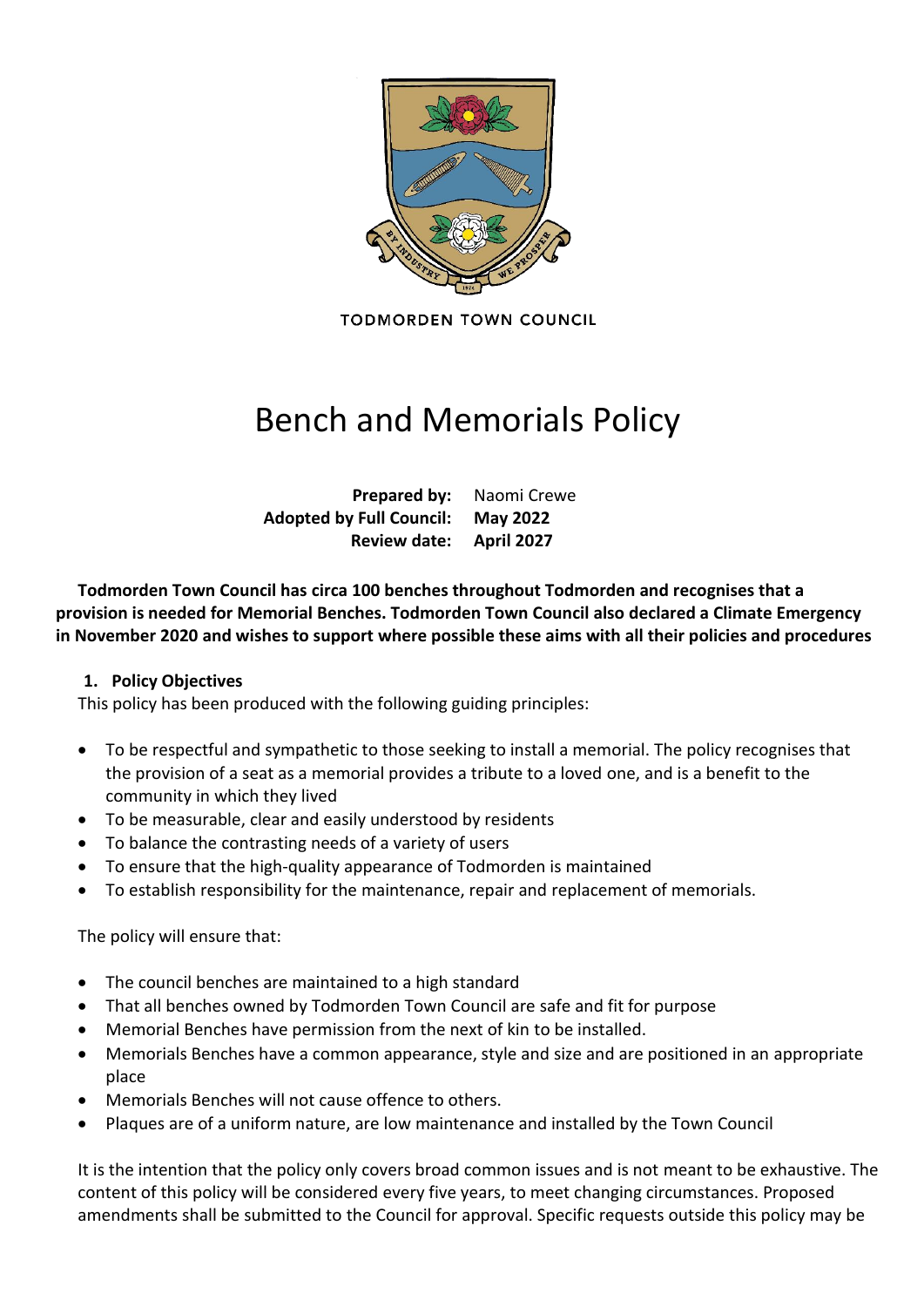#### considered by the Resources Committee

This policy will be made available to the general public and all applicants for memorial benches and plaques will be issued with a copy.

# **2. Todmorden Town Council Benches**

Todmorden Town Council has circa 100 benches throughout Todmorden, and these benches are maintained to the best of the Councils abilities using approved contractors. If any of the benches becomes past the point of economical repair the Council will endeavor to replace the bench and recycle what parts can be saved from the bench which is being removed.

The Town Council does not guarantee to replace any Bench installed under this policy or Plaque in the event of theft and the provision of such Bench or Plaque by the applicant is entirely at their own risk.

Todmorden Town Council will endeavour to refurbish 20 benches per year within the agreed budget provided. This figure may need to be reviewed subject to budgetary constraints.

Todmorden town council will replace benches according to need these will be based on two factors the first of which is safety and the second is the condition of the bench. If a bench is deemed unsafe it will be removed as soon as possible and a replacement considered.

Where a bench is deemed to need refurbishing or replacing the council will end ever to refurbish before replacing.

Todmorden Town Council declared a climate emergency in November 2020, as such replacement benches will be made out of recycled plastic and follow the British standard requirement of having arms to ensure support for all those using the council benches.

Any new locations for benches will be considered on a 'demand led' basis.

# **3. Memorials**

A memorial can be an important and valued way of remembering someone special.

This policy establishes opportunities for relatives and friends to arrange for a memorial bench and/or plaque to be placed in unique locations around Todmorden either on Todmorden Town Council land or other locations it manages.

In considering these arrangements the Council aims to offer the best possible service within the resources available to it. As such, it is important that any opportunities, as well as limitations, are clearly understood and expectations managed accordingly.

Memorials are only available for humans and animal memorials are not able to be accommodated.

# **4. General Information**

Memorial benches and Plaques can be arranged through Todmorden Town Council subject to the applicants meeting the full cost of this service. Costs of this service will vary depending on the type of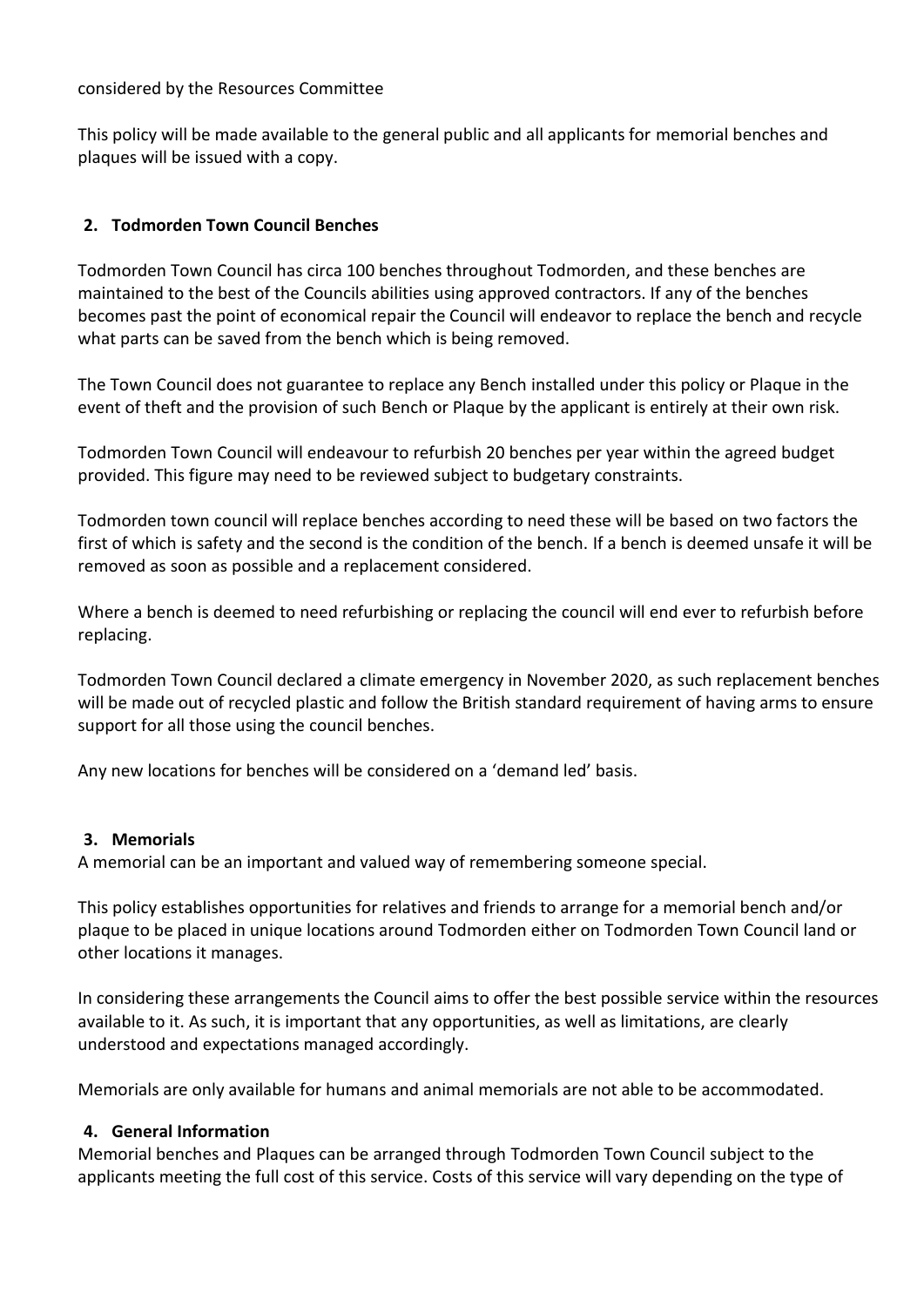memorial being requested and will need to provide for the purchase of the memorial by the Council, its installation, and an agreed contribution towards its ongoing maintenance.

The Council has approved benches and plaques that may be used for this purpose. Details of the approved memorial benches are included in Appendix A.

The Town Council aims to maintain these benches and plaques for as long as they remain serviceable and fit for purpose. This can be affected by the type of memorial selected, its chosen location, the exposure to the elements and amount of general usage it is likely to receive.

Benches are maintained in accordance with the Council's annual maintenance programme. This means they are normally inspected four times per year. The benches and the base on which they stand are cleaned and may also be treated to remove any build-up of algae or grime. Wooden benches will be repainted/varnished as part of a planned maintenance programme, which may at the Town Councils discretion including replacing wooden slat with recyclable plastic slates, and minor repairs undertaken. Benches may be removed from site whilst repairs are undertaken or if they fall below an acceptable serviceable standard.

The Council does not undertake to replace benches or plaques that are damaged, stolen or that are, in the view of the Council, no longer serviceable.

When a bench or plaque is no longer serviceable, it will be removed and disposed of. Where a bench has to be removed but the plaque remains in good condition, the Council will attempt to pass them to the applicant (or a family member). Alternatively, and subject to the payment of an additional fee, the plaque may be installed on a replacement bench should the applicant so choose.

All benches and plaques supplied under this scheme remain the property of Todmorden Town Council.

# **5. Location of Memorials**

Approval can only be considered for memorials in existing Todmorden Town Council bench locations or on Todmorden Town Council land such as Patmos Gardens, Vale Land or Lobb Mill Picnic Site. If a application for a Plaque is not on a Todmorden Town Council Bench the Officers will endeavour to direct the application to the owner of the bench such as Calderdale Metropolitan Borough Council.

The applicant should indicate where they would prefer the memorial to be placed so that the suitability of the location and the surrounding area can be assessed by the Council. Should the preferred location be for any reason unsuitable or unavailable, the Council will endeavour to suggest reasonable alternative options for the applicant to consider.

The Council reserves the right to:

- Refuse an application if:
	- a) the preferred location is deemed unsuitable, or
	- b) in the view of the Council there is insufficient capacity in the preferred location to accommodate an additional bench or plaque, and an alternative site cannot be agreed.
- Relocate a memorial bench and or plaque should it prove necessary or prudent to do so for operational reasons (e.g., for maintenance or to provide access, or due to anti-social behaviour or to avoid damage etc.). In such cases the Council will endeavour to relocate the memorial to its original location at the earliest opportunity.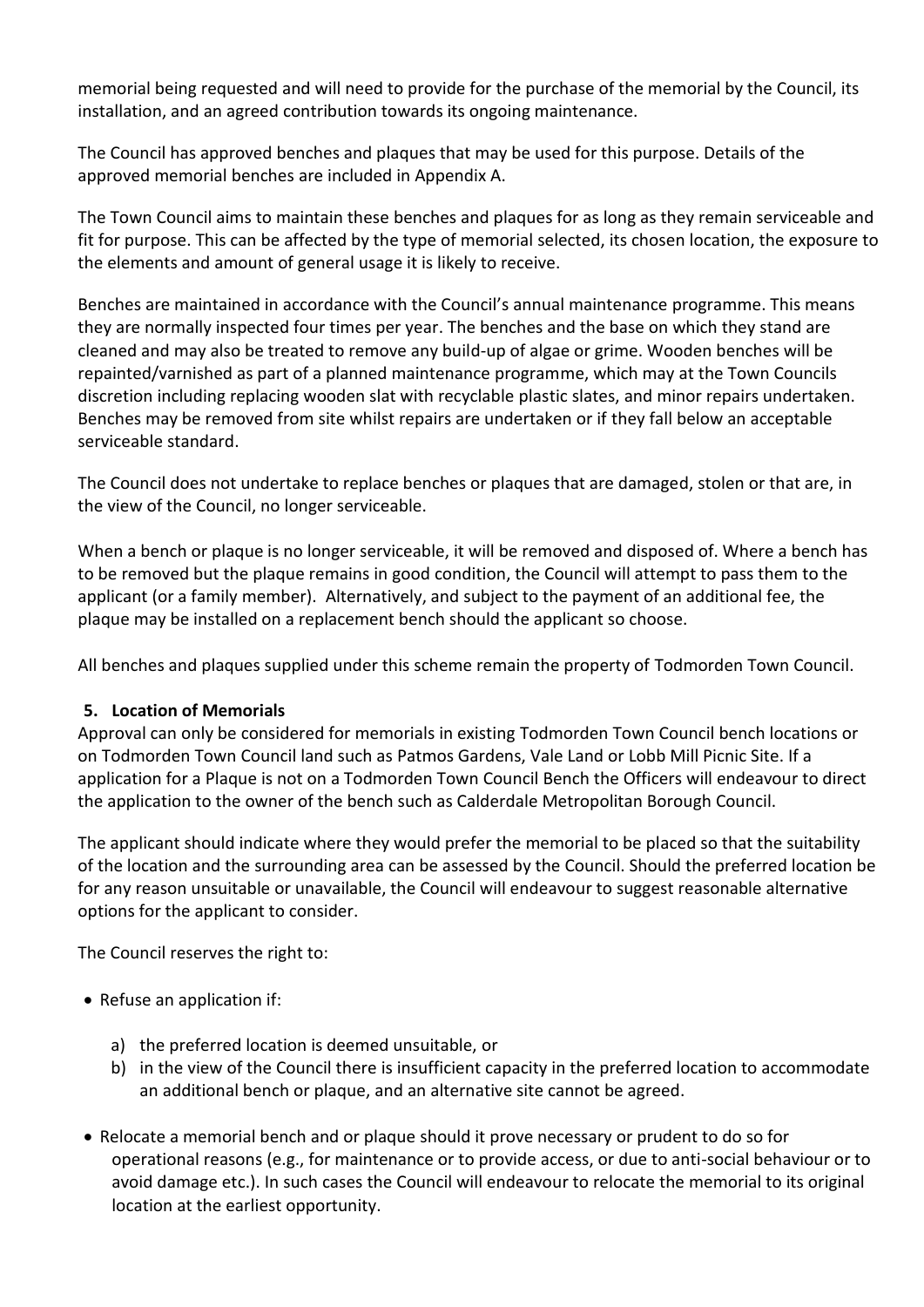#### **6. Memorial Benches**

The Council can provide memorial benches with or without memorial plaques depending on the applicants' preferences.

# **7. Memorial Plaques**

In general, the Council recommends that memorial plaques are fitted to new benches rather than existing benches. This is because new benches are likely to have a longer serviceable life before needing to be replaced. However, where there is no space or provision for a new bench, a request for a memorial plaque to be placed on an existing bench will be considered, provided that a suitable bench is available and is in good condition.

All memorial plaques are to be fitted to the benches back rest on the upper most lath at its center point. It must not protrude above or below the edge of the lath and in any case the plaque must not exceed the maximum permitted size of 15cm wide by 7.5cm high.

The proposed inscription on the plaque can be up to a maximum of twenty words and should be in keeping with a public memorial of this nature. The copy of the proposed inscription should be included within the application for approval by the Council.

# **8. Making an application for a Memorial.**

Memorial enquiries should be submitted on a Memorial Application form available from the Council Offices or downloaded from the Todmorden Town Council website.

The Council aims to respond to an application for a memorial within 28 working days. When a memorial request has been approved, a letter of agreement will be sent by the Council to the applicant to ensure all terms and conditions are clearly understood. This agreement should be signed by the applicant and returned to the Council with the fees due.

Once the signed agreement and payment are received, it may take up to 12 weeks for the installation to be completed, but this may also depend on landowners permission being obtained.

# **9. Summary of Charges**

In undertaking the provision of this service, the Town Council has established the minimum level of charges that will apply depending on the service being requested. The level of charge will be subject to an annual review.

#### **A. Memorial Plaques**

#### **Solid Brass**

Plaques priced individually. Brass plaques quickly tarnish when exposed to the elements and the Council has no provision for polishing plaques or recolouring the lettering.

From £35

# **Stainless Steel**

Plaques priced individually.

From £50